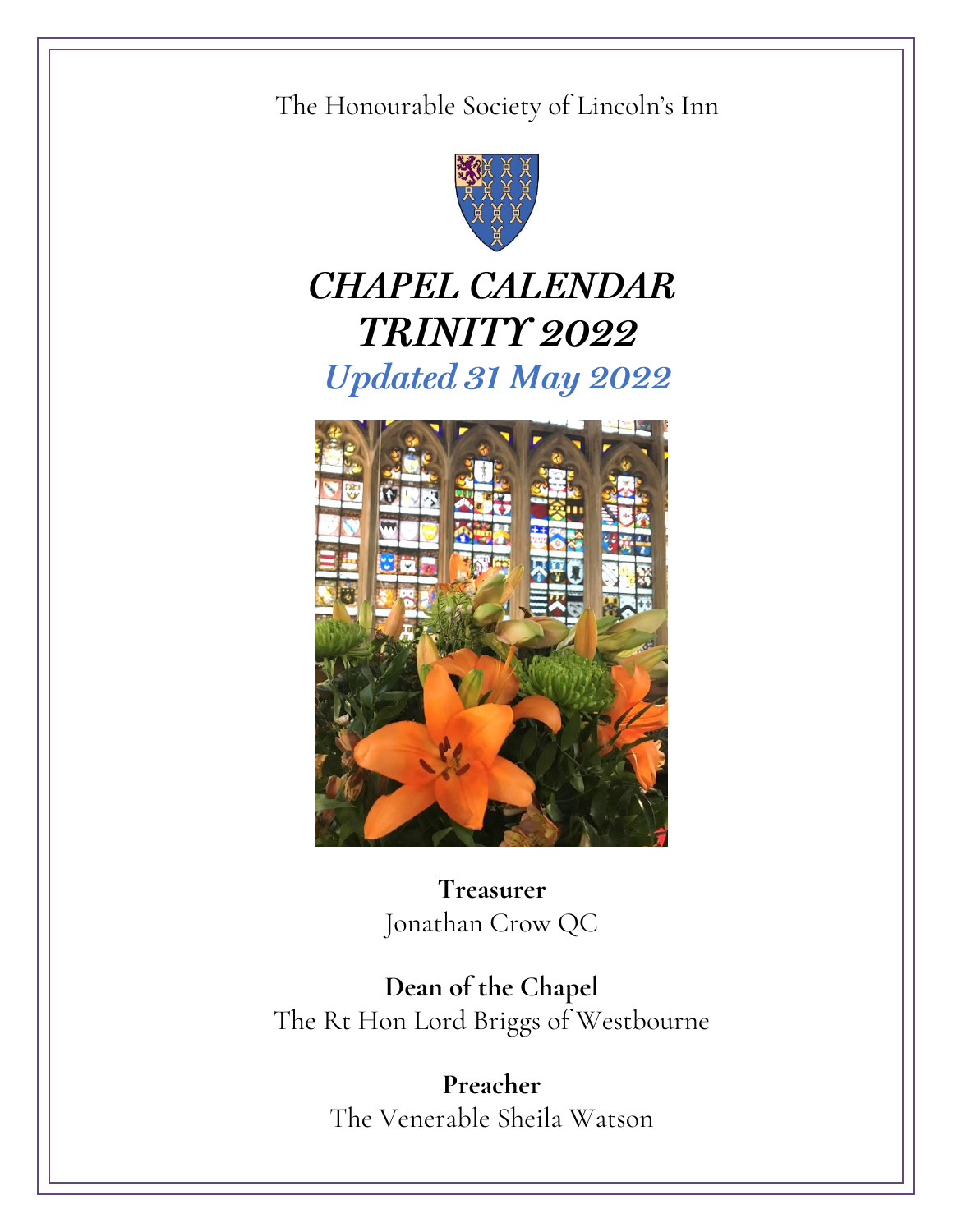## **Fragility and Hope**

There is again this year both fragility and hope in Easter. In the midst of life, we are in death, as we see the devastation in Ukraine and remember those who have died in the pandemic. At the same time hope burgeons as life becomes more normal and we learn how to live with covid; and as we look forward to the major celebrations of the Queen's Platinum Jubilee.

Christianity is no stranger to facing these realities. On Good Friday Christians have over centuries, like the earliest friends and followers of Jesus, stood by the cross and faced Jesus death. On Easter Sunday, after hours of total devastation, the cries of 'Alleluia, Christ is Risen!' remind us of the light of Christ, offering new hope amidst our doubts and fears.

The traditional Easter candle, reflecting this light of Christ, bears the sorrows as it is marked with the sign of the cross and the marks of the nails; and the joy as it is inscribed with alpha and omega, X as the beginning and end, and the flame lit. It customarily remains in churches all year. In mediaeval times, this paschal candle could be very large – the one in Salisbury was said to be 36 foot high! In the Inn our candles are rather smaller as they are lit at christenings when someone starts their Christian journey: and at funerals as the earthly journey ends. The light is the guiding light to lead us on and the night light to reassure us when life seems dark and difficult.

It beckons us to hope and dream once more. If we find it hard, words attributed to Francis Drake beckon us on:

Disturb us, Lord, to dare more boldly, To venture on wider seas; Where storms will show your mastery; Where losing sight of land, We shall find the stars. We ask You to push back; the horizons of our hopes; And to push into the future; In strength, courage, hope, and love.

For Easter encourage us to hope and dream – to enjoy the gift of life. Do join in our celebrations and look out for the special events in Chapel for the Queen's Jubilee; for Family Day; and for the Warburton Lecture on F D Maurice.

> Sheila Watson, Preacher Sheila.watson@lincolnsinn.org.uk www.lincolnsinn.org.uk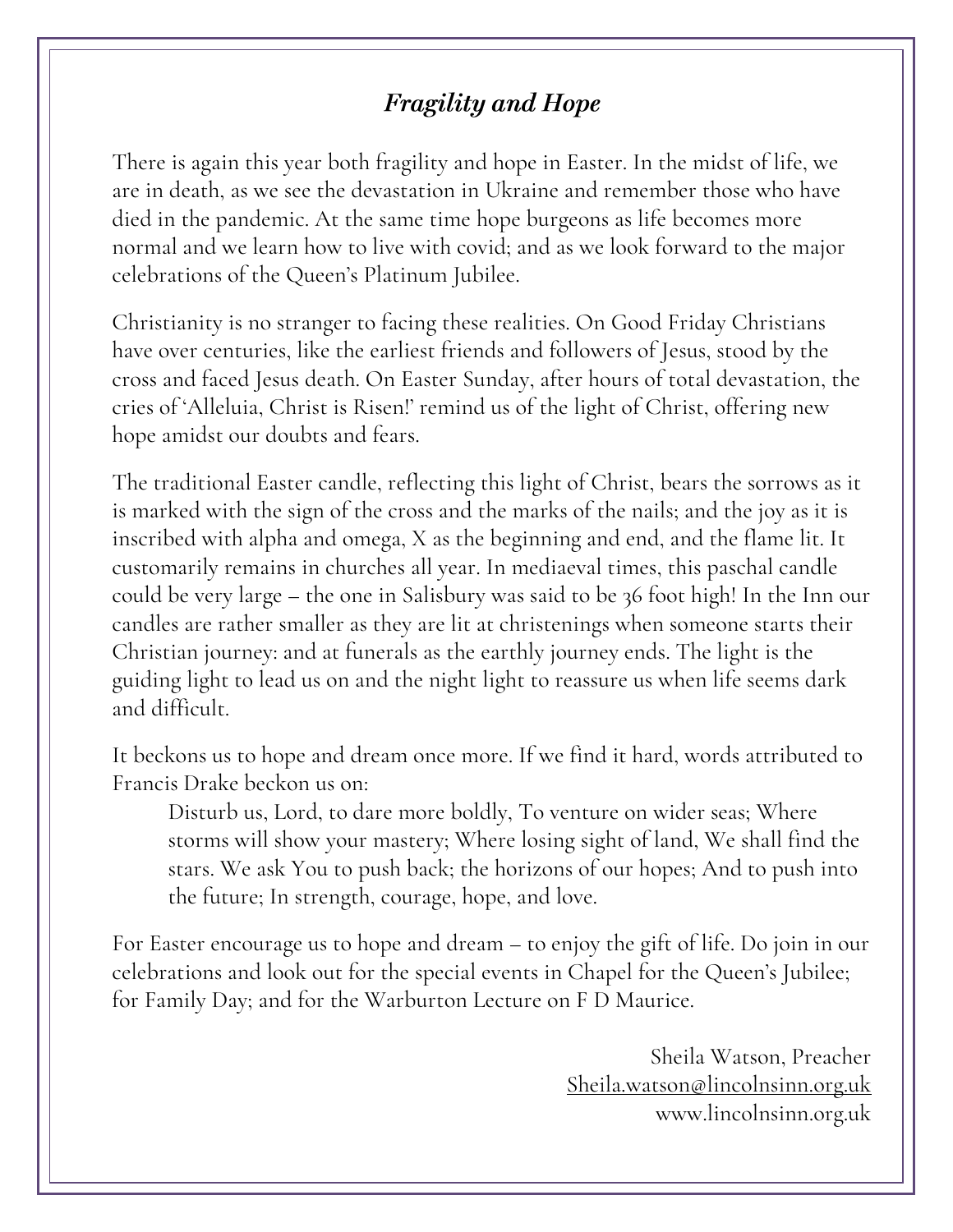#### **EASTER & TRINITY TERM SERVICES and SPECIAL EVENTS**

**SUNDAY SERVICES** are at 11.30am (using the Book of Common Prayer and sung) as in the Chapel Calendar at the back of this leaflet

#### **WEDNESDAY Half Hour: 1pm**

**Quiet Time:** a chance to share some quiet time: **June 15, 22 and 29. Lunchtime Concert: July 6.**

## **SPECIAL EVENTS in TRINITY TERM** (including all Sundays\* with lunch):



**Sunday 12 June: PLATINUM JUBILEE THANKSGIVING and TRINITY SUNDAY** *Please book lunch by 10am on Monday 6 June*



#### **Sunday 26 June: WARBURTON LECTURE**

The Revd Canon Dr Jeremy Morris will be speaking on F.D. Maurice, former Chaplain of the Inn and Social Reformer. *Please book lunch by 10am on Monday 20 June*

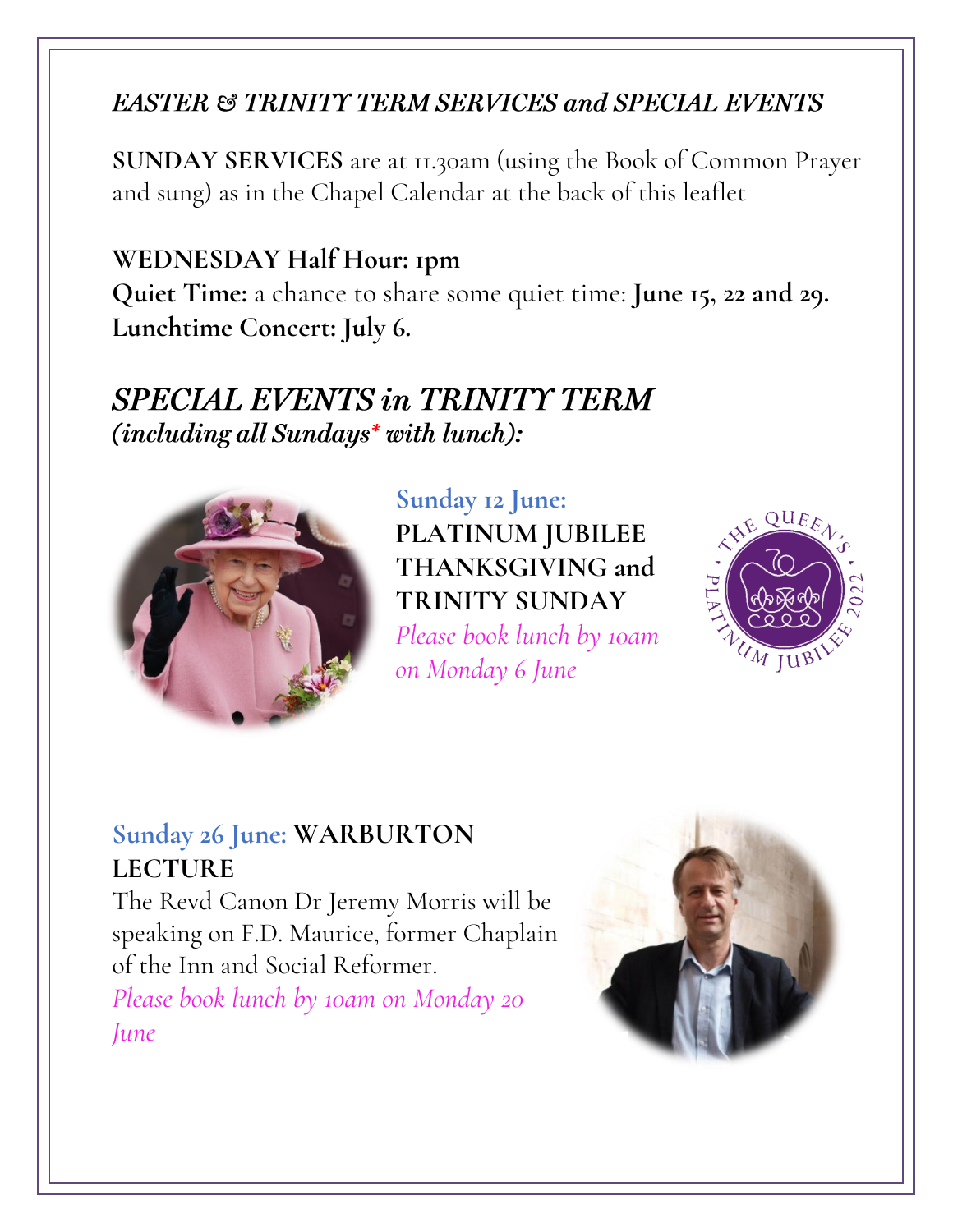#### **Sunday 10 July: Family Day, 11.30 am – 3.30pm**

All age Chapel service, followed by a BBQ Buffet Lunch and fun activities for families.

*Timings: Chapel service: 11.30am BBQ and activities from 12.30 onwards. Enquiries about bookings to Member Events [\(Member.Events@lincolnsinn.org.uk\)](mailto:Member.Events@lincolnsinn.org.uk).*



## **SUNDAY LUNCHES:**

All members of the Inn and their guests are welcome to attend Sunday lunches during term as are those friends of the Chapel on our Associates' List. Lunch is available following special services on Sundays. The dates\* are as in the calendar overleaf.

For costs and a reservation, please contact [Member.Events@lincolnsinn.org.uk](mailto:Member.Events@lincolnsinn.org.uk) *by 10am on Monday prior.*

## **SUNDAY REFRESHMENTS:**



Coffee in the Crypt from 10.30am each week. All welcome. Post-service drinks are also served on Sundays with lunch – all are welcome whether you have booked lunch or not.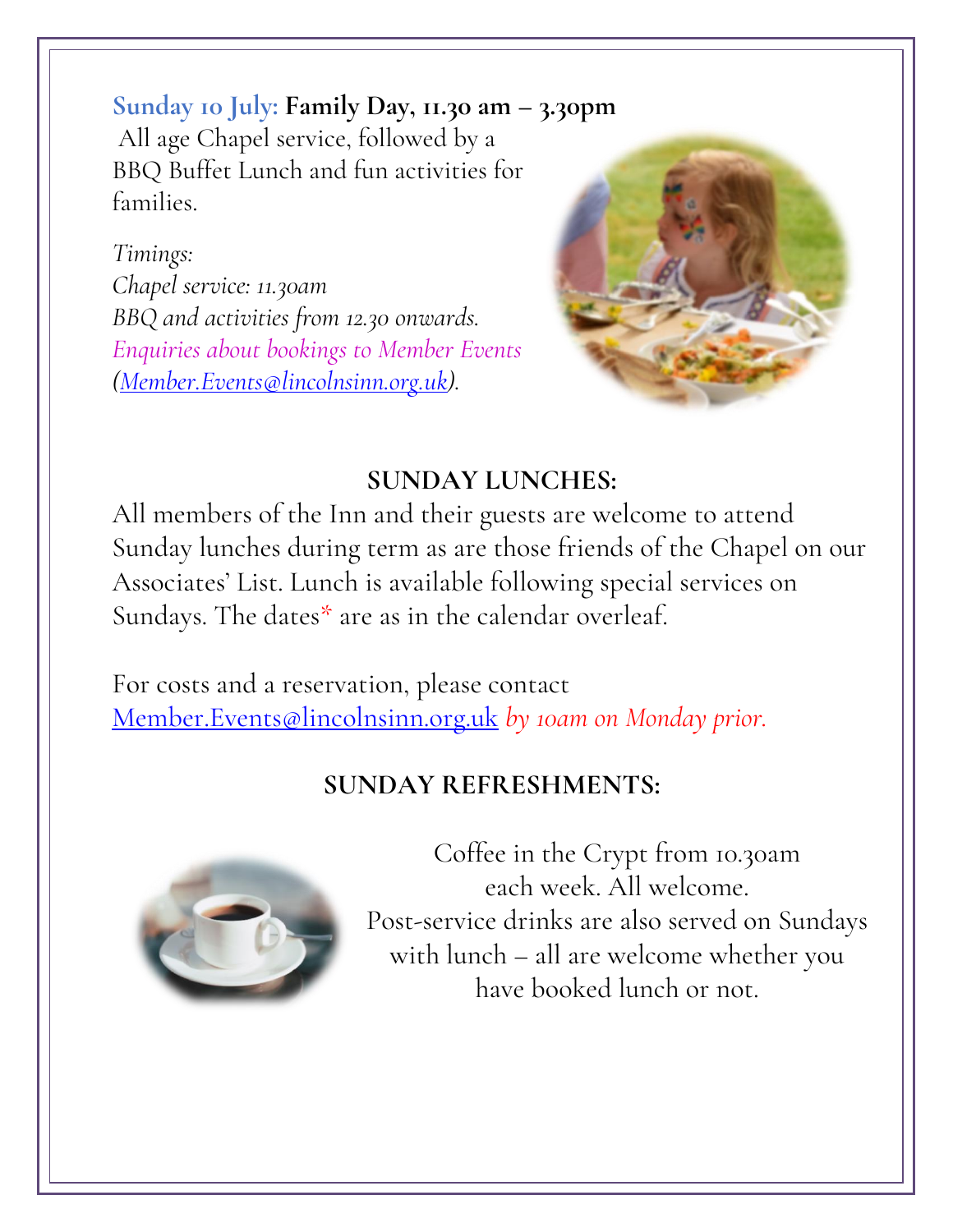#### **BRING YOUR OWN SANDWICH LUNCH**



As Sunday lunch in Hall is currently not available weekly, the Chapel Committee requested a trial of an informal, self service picnic/sandwich lunch after Chapel. This will apply to **June 19 and July 3.** Coffee before the service at 10.30am in the Crypt as usual. After the 11.30am service, at

12.30 for any who wish *'Bring your own picnic/sandwiches. A small selection of soft drinks will be provided'* to enjoy together on the East Terrace (or in the Crypt if it is wet). No need to book.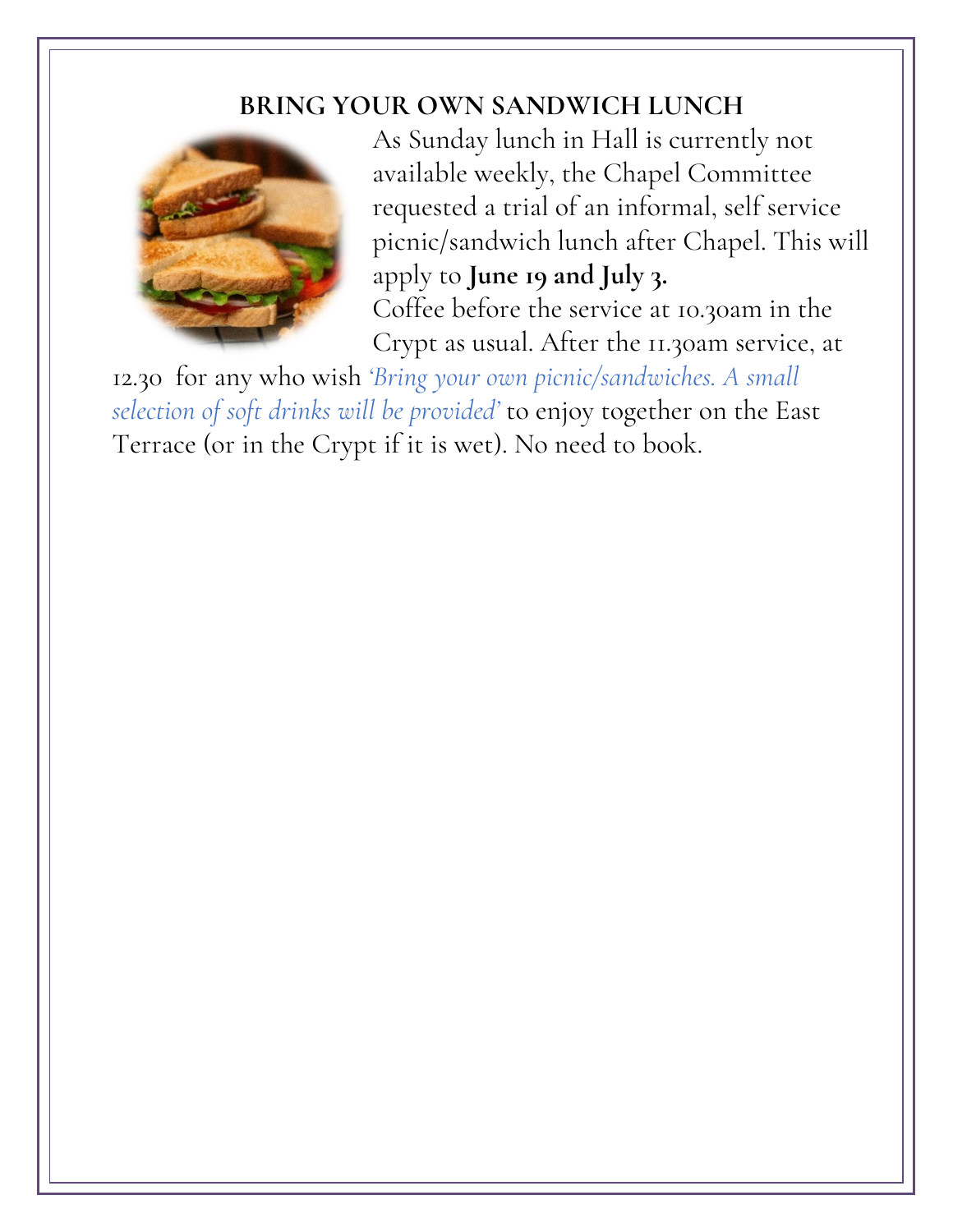#### **TRINITY TERM**  $\ln$  unch in Hall as asterisk<sup>\*</sup>)

| JUNE |        |                               |                    | $\mu$ and $\mu$ is the main as as to is $\mu$ |
|------|--------|-------------------------------|--------------------|-----------------------------------------------|
|      | $12*$  | Sunday:                       | 11.30 am           | <b>Choral Matins: The Preacher</b>            |
|      |        | <b>Trinity Sunday</b>         |                    | Platinum Jubilee Thanksgiving                 |
|      | 15     | Wednesday                     | $1.00 \text{ pm}$  | <b>Quiet Time Meditation</b>                  |
|      | 18     | Saturday                      | $2.00 \text{ pm}$  | Wedding: Mitchell & Spooner                   |
|      | 19     | Sunday:                       | 11.30 am           | Sung Eucharist: The Preacher                  |
|      |        | 1 <sup>st</sup> after Trinity |                    |                                               |
|      | 22     | Wednesday                     | $1.00 \text{ pm}$  | <b>Quiet Time Meditation</b>                  |
|      | $26*$  | Sunday:                       | 11.30 am           | Warburton Lecture: The Revd                   |
|      |        | 2 <sup>nd</sup> after Trinity |                    | Canon Dr Jeremy Morris                        |
|      | 29     | Wednesday                     | 1.00 <sub>pm</sub> | <b>Quiet Time Meditation</b>                  |
| JULY |        |                               |                    |                                               |
|      | 3      | Sunday:                       | 11.30 am           | <b>Choral Matins: The Preacher</b>            |
|      |        | 3 <sup>rd</sup> after Trinity |                    |                                               |
|      | 6      | Wednesday                     | $5.00 \text{ pm}$  | Memorial: Sir Charles Gray                    |
|      | 9      | Saturday                      | $3.00 \text{ pm}$  | Wedding: Palmer & Walls                       |
|      | $10^*$ | Sunday:                       | 11.30 am           | Family Service, BBQ & fun for all             |
|      |        | 4 <sup>th</sup> after Trinity |                    | ages                                          |
|      |        |                               | 12.30 pm           | Baptism: Tompkins                             |
|      | 15     | Friday                        | 2.00 pm            | Wedding: Dodds & Crilly                       |
|      |        |                               | 4.15 pm            | Wedding: Westbrook & Alexander                |
|      | 16     | Saturday                      | 2.30 pm            | Wedding: Bamford & Hardy                      |
|      | 17     | Sunday:                       | 11.30 am           | <b>Choral Matins: The Preacher</b>            |
|      |        | 5 <sup>th</sup> after Trinity |                    |                                               |
|      | 23     | Saturday                      | $2.00$ pm          | Wedding: Simpson & Symonds                    |
|      | 26     | Tuesday                       | 4.30 pm            | Call Day Service                              |
|      | 28     | Thursday                      | 4.30 pm            | Call Day Service                              |
|      |        |                               |                    |                                               |

Sunday services will resume on 9 October 2022 with Choral Matins at 11.30am